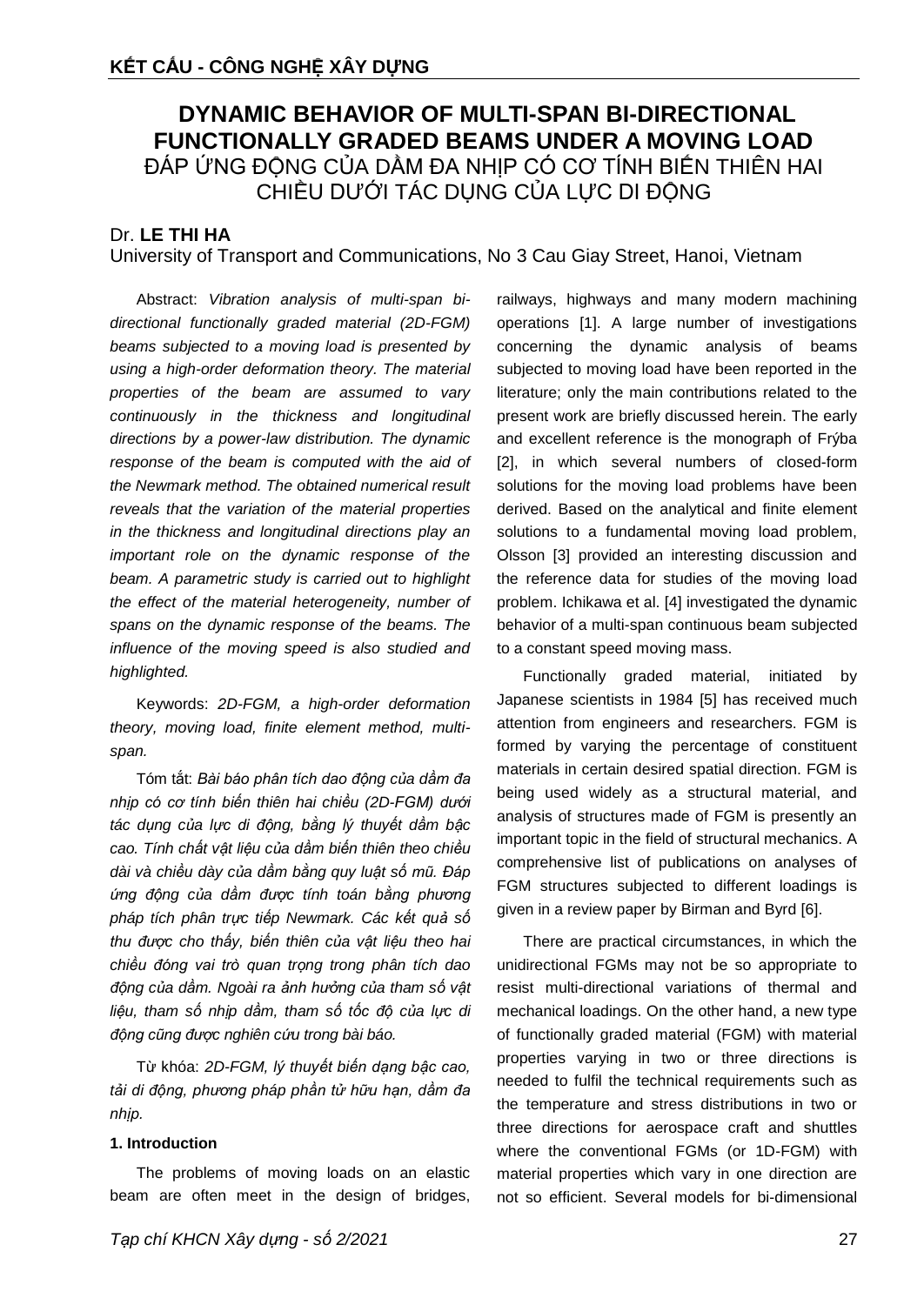FGM beams and their mechanical behaviour have been considered recently. In this line of works, Simsek [7] considered the material properties vary in both the length and thickness directions, by an exponential function in vibration study of Timoshenko beam. Polynomials were assumed for the displacement field in computing natural frequencies and the dynamic response of the beam. Wang et al. [8] presented an analytical method for free vibration analysis of a 2D-FGM beam. The material properties are also assumed to vary exponentially in the beam thickness and length. The bending of a two-dimensional FGM sandwich (2D-FGSW) beam was investigated by Karamanli [9] using a quasi-3D shear deformation theory and the symmetric smoothed particle hydro-dynamic method. Nguyen et al. [10] proposed a 2D-FGM

## **2. Problem and formulation**

beam model formed from four different constituent materials with volume fractions to vary by power-law functions in both the thickness and longitudinal directions. Timoshenko beam theory was adopted by the authors in evaluating the dynamic response of the beam to a moving load.

In this paper, a finite element procedure for vibration analysis of multi-span 2D- FGM beams subjected to a moving point load is proposed. The material properties of the beams are assumed to vary continuously in the thickness and longitudinal direction by a power-law distribution. The discrete equations of motion of the beams are solved by using the Newmark method. A parametric study is carried out to highlight the influence of the material heterogeneity, number of spans and loading parameters on the dynamic response of the beam.



**Figure 1.** *A multi-span 2D-FGM beam traversed by a moving load*

Figure 1 shows a multi-span beam with length of L subjected to a harmonic load, F= const, moving at a constant speed v from left to right. The beam cross-section is assumed to be rectangular with

to be a 2D-FGM composed from two constituent materials, and the effective properties of materials are graded in the thickness and longitudinal direction (x, *z* -direction) according to a power-law distribution as Karamanli [9]:

width b and height h. The beam material is assumed distribution as Karamanli [9]:  
\n
$$
V_c(x, z) = \left(1 - \frac{x}{2L}\right)^{nx} \left(\frac{1}{2} + \frac{z}{h}\right)^{nz}; \quad V_c(x, z) + V_m(x, z) = 1;
$$
\n
$$
P(x, z) = (P_c - P_m) \left(1 - \frac{x}{2L}\right)^{nx} \left(\frac{1}{2} + \frac{z}{h}\right)^{nz} + P_m
$$
\n
$$
-\frac{h}{2} \le z \le \frac{h}{2}; \quad 0 \le x \le L
$$
\n(1)

where  $V_c$  and  $V_m$  denote the volume fractions of ceramic and metal material, respectively; *P*(x,z) represents the effective material properties, including Young's modulus, shear modulus and mass density; the  $()_c$  and  $()_m$ 

subscripts respectively denote the ceramic and metal; *nz* and *nx* are the grading indexes, which dictate the variation of the constituent materials in the thickness and longitudinal directions, respectively.

28 *Tạp chí KHCN Xây dựng - số 2/2021*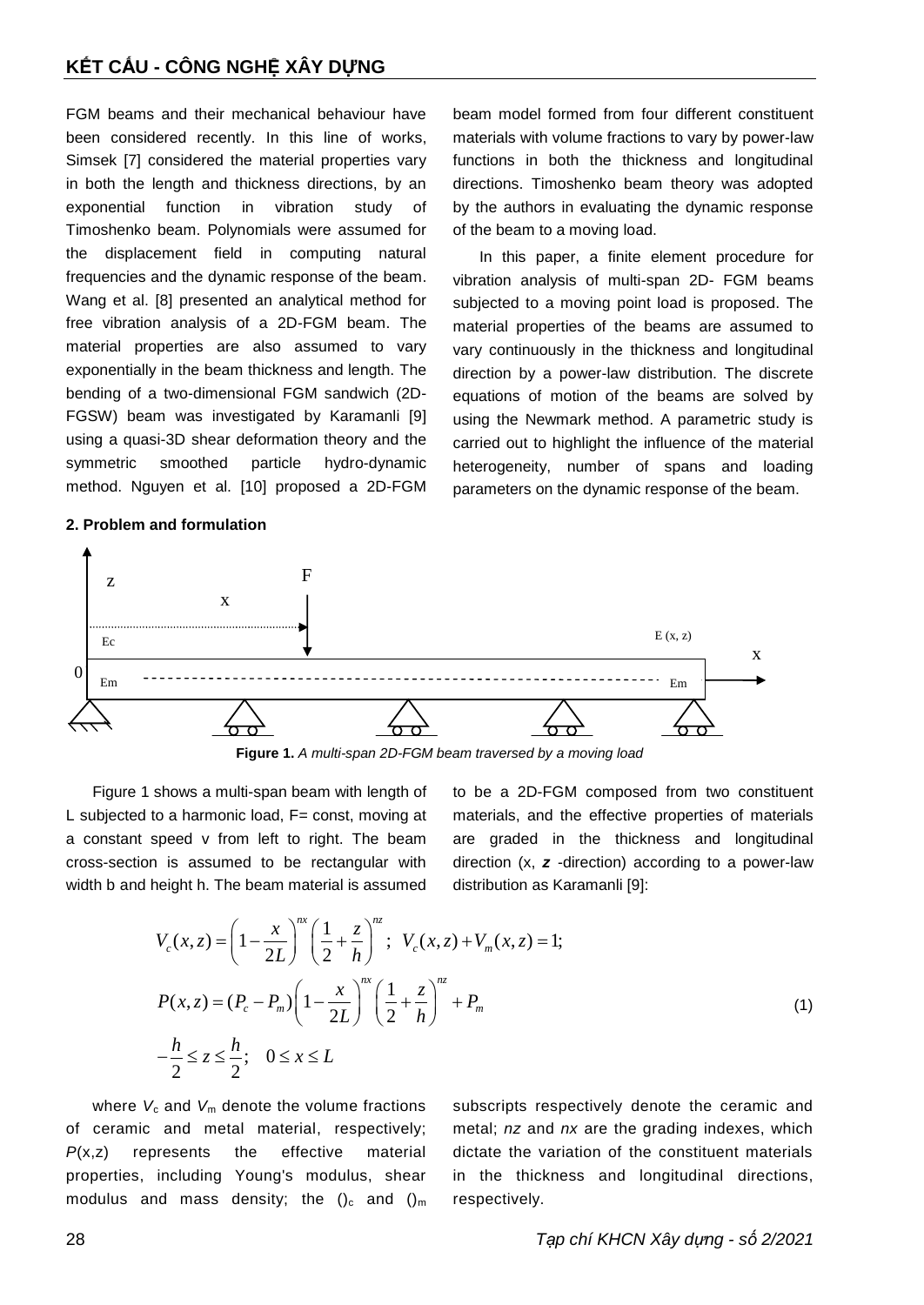Based on the third-order shear deformation theory, the axial and transverse displacements at any point of the beam, *u(x,z,t)* and *w(x,z,t),* respectively, are given.

$$
u(x, z, t) = u_0(x, t) + z(\gamma_0 - w_{0,x}) - \alpha z^3 \gamma_0
$$
  

$$
w(x, z, t) = w_0(x, t).
$$
 (2)

where *t* is the time variable and  $\alpha = 4/3$   $h^2$ ,  $u_0(x, t)$ and *w0(x, t)* are, respectively, the axial and transverse displacements of the point on the *x*-axis, *γ<sup>0</sup>* is the transverse shear rotation. The axial strain and shear strain resulted from Eq. (2) are of the forms.

$$
\varepsilon_{xx} = u_{0,x} + z(\gamma_{0,x} - w_{0,xx}) - \alpha z^3 \gamma_{0,x}
$$
  

$$
\gamma_{xz} = \gamma_0 - 3\alpha z^2 \gamma_0
$$
 (3)

Based on the assumption of Hooke's law, the constitutive relation for 2D- FG beam is as follows.

$$
\sigma_{xx} = E(x, z). \varepsilon_{xx} = E(x, z)[u_{0,x} + z(\gamma_{0,x} - w_{0,xx}) - \alpha z^3 \gamma_{0,x}]
$$
\n
$$
\sigma_{xz} = G(x, z) \gamma_{xz} = \frac{E(x, z)}{2(1 + \nu)} \Big[ \gamma_0 - 3\alpha z^2 \gamma_0 \Big]
$$
\n(4)

where *E(x,z)* and *G(x,z)* are respectively the elastic modulus and shear modulus, which are functions of both the coordinates *x*, *z*,  $\sigma_{xx}$  and  $\tau_{xz}$  are the axial stress and shear stress, respectively. The strain energy *U* of the beam resulted from Eqs. (3) and (4) is of the form.

$$
U = \frac{1}{2} \int_{0}^{L} \left[ A_{11} u_{0,x}^{2} + 2A_{12} u_{0,x} (\gamma_{0,x} - w_{0,xx}) + A_{22} (\gamma_{0,x} - w_{0,xx})^{2} - 2A_{34} \alpha u_{0,x} \gamma_{0,x} \right] dx
$$
\n
$$
U = \frac{1}{2} \int_{0}^{L} \left[ A_{11} u_{0,x}^{2} + 2A_{12} u_{0,x} (\gamma_{0,x} - w_{0,xx}) + A_{22} (\gamma_{0,x} - w_{0,xx})^{2} - 2A_{34} \alpha u_{0,x} \gamma_{0,x} \right] dx
$$
\n(5)

where 
$$
A_{11}
$$
,  $A_{12}$ ,  $A_{22}$ ,  $A_{34}$ ,  $A_{44}$ ,  $A_{66}$  and  $B_{44}$  are the beam rigidities, defined as:  
\n
$$
(A_{11}, A_{12}, A_{22}, A_{34}, A_{44}, A_{66})(x, z) = \int_A E(x, z)(1, z, z^2, z^3, z^4, z^6) dA
$$
\n
$$
B_{44}(x, z) = \int_A G(x, z)(1 - 6\alpha z^2 + 9\alpha^2 z^4) dA
$$
\n(6)

where *E(x,z), G(x,z)* are respectively the elastic modulus and shear modulus of the beam. The kinetic energy (*T*) of the beam is then given by.<br>  $T = \frac{1}{2} \int_0^L \left[ I_{11} (i \dot{u}_0^2 + \dot{w}_0^2) + I_{22} (\dot{y}_0 - \dot{w}_{0,x})^2 + \alpha^2 I_{$ (*T*) of the beam is then given by. en by.<br>  $\frac{2}{10} + \dot{w}_0^2$  +  $I_{22}(\dot{\gamma}_0 - \dot{w}_{0x})^2 + \alpha^2 I_{66} \dot{\gamma}_0^2$ 

$$
Z = \frac{1}{2} \int_{0}^{L} \left[ I_{11} (\dot{u}_{0}^{2} + \dot{w}_{0}^{2}) + I_{22} (\dot{y}_{0} - \dot{w}_{0,x})^{2} + \alpha^{2} I_{66} \dot{y}_{0}^{2} + 2 I_{12} \dot{u}_{0} (\dot{y}_{0} - \dot{w}_{0,x}) - 2 \alpha I_{34} \dot{u}_{0} \dot{y}_{0} \right] dx
$$
\n
$$
T = \frac{1}{2} \int_{0}^{L} \left[ I_{11} (\dot{u}_{0}^{2} + \dot{w}_{0}^{2}) + I_{22} (\dot{y}_{0} - \dot{w}_{0,x})^{2} + \alpha^{2} I_{66} \dot{y}_{0}^{2} + 2 I_{12} \dot{u}_{0} (\dot{y}_{0} - \dot{w}_{0,x}) - 2 \alpha I_{34} \dot{u}_{0} \dot{y}_{0} \right] dx
$$
\n(7)

In Eqs. (7), 
$$
I_{11}
$$
,  $I_{12}$ ,  $I_{22}$ ,  $I_{34}$ ,  $I_{44}$ ,  $I_{66}$  are the mass moments, defined as  
\n
$$
(I_{11}, I_{12}, I_{22}, I_{34}, I_{44}, I_{66})(x, z) = \int_A \rho(x, z)(1, z, z^2, z^3, z^4, z^6) dA
$$
\n(8)

where,  $\rho(x, z)$  is the mass density of the beam. The potential of the moving load is simply given by

$$
V_F = -Fw(x,t)\delta(x - vt) \tag{9}
$$

in which F, *v* are respectively the amplitude, speed of the moving load and  $\delta$  (.) is the Kronecker delta.

Using the finite element method, the beam is assumed to be divided into numbers of two-node beam elements of length *l*. The vector of nodal displacements *(***d***)* for the element considering the

transverse shear rotation  $y_0$  as an independent variable contains eight components as.

$$
\mathbf{d} = \left\{ u_i, w_i, w_{i,x}, \gamma_i, u_j, w_{j,x}, \gamma_j \right\}^T
$$
 (10)

where  $u_i$ ,  $w_i$ ,  $w_{i,x}$ ,  $\gamma_i$ ,  $u_j$ ,  $w_{j,x}$ ,  $\gamma_j$  are the values of *u0, w0, w0,x* and *γ<sup>0</sup>* at the node *i* and at the node *j,* respectively. In Eq. (10) and hereafter, a superscript '*T*' is used to denote the transpose of a vector or a matrix**.**

$$
\mathbf{u}_0 = \mathbf{N}_u \mathbf{d}; \quad \mathbf{w}_0 = \mathbf{N}_w \mathbf{d}; \quad \gamma_0 = \mathbf{N}_\gamma \mathbf{d} \tag{11}
$$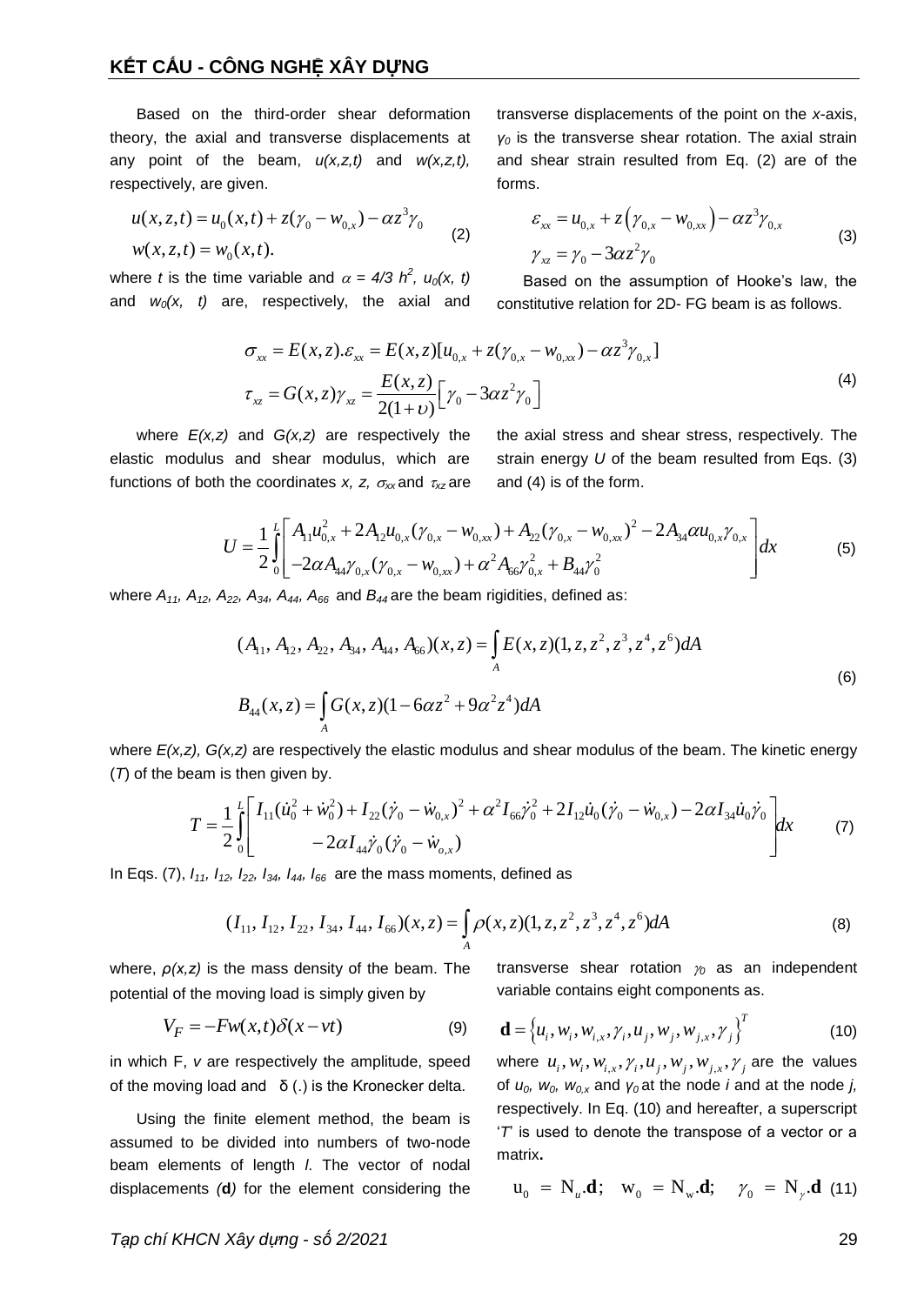## **KẾT CẤU - CÔNG NGHỆ XÂY DỰNG**

with *Nu, Nw* and *Nγ* denote the matrices of shape functions for  $u_0$ ,  $w_0$  and  $y_0$  respectively. In the present work, linear shape functions are used for the axial displacement and the shear rotation, using the above interpolation schemes, one can write the strain energy of the beam defined by Eqs. (5) as.

1 2  $U = \frac{1}{2} \sum_{n=1}^{ne} \mathbf{d}^{T} \mathbf{k} \mathbf{d}$  (12)

where *ne* is the total number of the elements, and **k** is the element stiffness matrix with the following form.

am defined by Eqs. (5) as.  
\n**k** = 
$$
\mathbf{k}_{11} + \mathbf{k}_{12} + \mathbf{k}_{22} + \mathbf{k}_{34} + \mathbf{k}_{44} + \mathbf{k}_{66} + \mathbf{k}_{s}
$$
 (13)

with:

$$
\mathbf{r}_{\text{c}} = \mathbf{r}_{\text{c}} \mathbf{r}_{\text{c}} \mathbf{r}_{\text{c}} \mathbf{r}_{\text{c}} \mathbf{r}_{\text{c}} \mathbf{r}_{\text{c}} \mathbf{r}_{\text{c}} \mathbf{r}_{\text{c}} \mathbf{r}_{\text{c}} \mathbf{r}_{\text{c}} \mathbf{r}_{\text{c}} \mathbf{r}_{\text{c}} \mathbf{r}_{\text{c}} \mathbf{r}_{\text{c}} \mathbf{r}_{\text{c}} \mathbf{r}_{\text{c}} \mathbf{r}_{\text{c}} \mathbf{r}_{\text{c}} \mathbf{r}_{\text{c}} \mathbf{r}_{\text{c}} \mathbf{r}_{\text{c}} \mathbf{r}_{\text{c}} \mathbf{r}_{\text{c}} \mathbf{r}_{\text{c}} \mathbf{r}_{\text{c}} \mathbf{r}_{\text{c}} \mathbf{r}_{\text{c}} \mathbf{r}_{\text{c}} \mathbf{r}_{\text{c}} \mathbf{r}_{\text{c}} \mathbf{r}_{\text{c}} \mathbf{r}_{\text{c}} \mathbf{r}_{\text{c}} \mathbf{r}_{\text{c}} \mathbf{r}_{\text{c}} \mathbf{r}_{\text{c}} \mathbf{r}_{\text{c}} \mathbf{r}_{\text{c}} \mathbf{r}_{\text{c}} \mathbf{r}_{\text{c}} \mathbf{r}_{\text{c}} \mathbf{r}_{\text{c}} \mathbf{r}_{\text{c}} \mathbf{r}_{\text{c}} \mathbf{r}_{\text{c}} \mathbf{r}_{\text{c}} \mathbf{r}_{\text{c}} \mathbf{r}_{\text{c}} \mathbf{r}_{\text{c}} \mathbf{r}_{\text{c}} \mathbf{r}_{\text{c}} \mathbf{r}_{\text{c}} \mathbf{r}_{\text{c}} \mathbf{r}_{\text{c}} \mathbf{r}_{\text{c}} \mathbf{r}_{\text{c}} \mathbf{r}_{\text{c}} \mathbf{r}_{\text{c}} \mathbf{r}_{\text{c}} \mathbf{r}_{\text{c}} \mathbf{r}_{\text{c}} \mathbf{r}_{\text{c}} \mathbf{r}_{\text{c}} \mathbf{r}_{\text{c}} \mathbf{r}_{\text{c}} \mathbf{r}_{\text{c}} \mathbf{r}_{\text{c}} \mathbf{r}_{\text{c}}
$$

Similarly, the kinetic energy in Eq. (7) can be rewritten as.

$$
T = \frac{1}{2} \sum_{i=1}^{n_e} \left(\frac{\partial \mathbf{d}}{\partial t}\right)^T \mathbf{m} \left(\frac{\partial \mathbf{d}}{\partial t}\right)
$$
(15)

where:

$$
\mathbf{m} = \mathbf{m}_{11} + \mathbf{m}_{12} + \mathbf{m}_{22} + \mathbf{m}_{34} + \mathbf{m}_{44} + \mathbf{m}_{66}
$$
 (16)

$$
\mathbf{m} = \mathbf{m}_{11} + \mathbf{m}_{12} + \mathbf{m}_{22} + \mathbf{m}_{34} + \mathbf{m}_{44} + \mathbf{m}_{66}
$$
(16)  
\nis the element consistent mass matrix, in which:  
\n
$$
\mathbf{m}_{11} = \int_{0}^{l} \left( N_{u}^{T} + N_{w}^{T} \right) I_{11} \left( N_{u} + N_{w} \right) dx; \qquad \mathbf{m}_{12} = 2 \int_{0}^{l} N_{u}^{T} I_{12} \left( N_{y} - N_{w,x} \right) dx; \n\mathbf{m}_{22} = \int_{0}^{l} \left( N_{y} - N_{w,x} \right)^{T} I_{22} \left( N_{y} - N_{w,x} \right) dx; \qquad \mathbf{m}_{34} = -2 \alpha \int_{0}^{l} N_{u}^{T} I_{34} N_{y} dx; \n\mathbf{m}_{44} = -2 \alpha \int_{0}^{l} N_{y,x}^{T} I_{44} \left( N_{y} - N_{w,x} \right) dx; \qquad \mathbf{m}_{66} = \alpha^{2} \int_{0}^{l} N_{y}^{T} I_{66} N_{y} dx; \qquad (17)
$$

Are the element mass matrices stemming from axial, transverse translations, axial translation– sectional rotation coupling, and cross-sectional rotation, respectively. Finally, the potential of the external moving load can be written in the form.

$$
V_F = -FN_w^T \delta(x - vt) \tag{18}
$$

Having the element stiffness and mass matrices derived, the equations of motion for the free vibration analysis in the context of finite element analysis can be written in the form.

$$
\mathbf{M} \frac{\partial^2 \mathbf{D}}{\partial t^2} + \mathbf{K} \mathbf{D} = \mathbf{F}^{ex}
$$
 (19)

Where **D**, **M**, and **K** are the structural nodal displacement vector, mass and stiffness matrices, obtained by assembling the element displacement vector **d**, mass matrix **m**, and stiffness matrix **k** over the total elements, respectively;  $F^{ex}$  is the vector of the nodal external forces.

#### **3. Numerical results and discussion**

Using the derived finite element formulation, the dynamic response of multi-span 2D-FG beams is computed in this section. It is assumed that the beam is formed from spans of the same length. Otherwise stated, the beam is assumed to be

30 *Tạp chí KHCN Xây dựng - số 2/2021*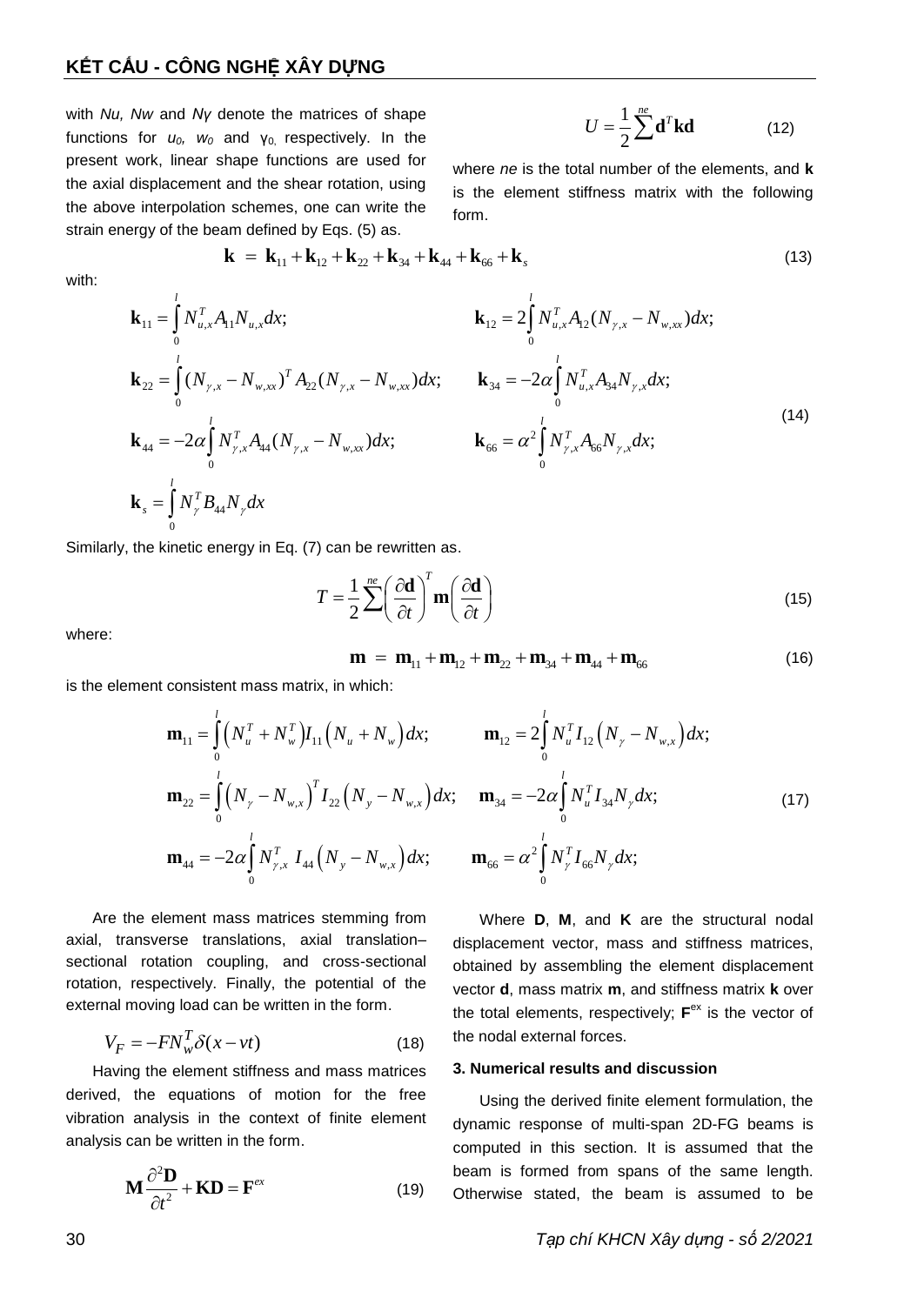composed of Steel and Alumina. The Young's modulus, mass density and Poisson's ratio of Steel are respectively 210 GPa, 7800 kg/m3*,* 0.3177, and that of Alumina are 390 MPa*,* 3960 kg/m3 and 0.3, respectively. The beam with *L=20* m*, h=1*m and *b***=***0.5* m used by Şimşek and his co-worker [12,13] is chosen in the computations reported below.

### *3.1 Formulation validation*

Validation of the derived formulation is necessary to confirm the accuracy before computing the dynamic response of the beam. Firstly, the natural frequencies of a multi-span homogeneous beam are computed, and the obtained numerical results are listed in Table 1, where the corresponding results obtained by Ichikawa et al [4] are also given. The dimensionless natural frequency parameter, *μ<sub>i</sub>,* in Table 1 is defined as.

$$
\mu_i^2 = \omega_i L_s^2 \sqrt{\frac{\rho_0 A}{E_0 I}}
$$
 (20)

Where  $\omega_i$  are the natural frequencies;  $L_s$  is the length of a span; *E*0, *ρ<sup>0</sup>* are Young's modulus and mass density of the homogeneous beam, respectively. It should be noted that since the Bernoulli beam theory is used in Ichikawa et al [4], and in order to enable the numerical results comparable, the frequencies in Table 1 have been computed with an aspect ratio *Ls/h=100*, which is large enough to omit the effect of the shear deformation. As seen from the Table 1, a good agreement between the frequencies computed in the present work with that of Ichikawa et al [4] is noted.

| Number of<br>$\mu_1$<br>$\mu$ <sub>2</sub><br>$\mu$ <sub>5</sub><br>$\mu_3$<br>μ4<br>spans<br>3.1414<br>9.4202<br>12.5567<br>6.2817<br>Present<br>1<br>Ichikawa [4]<br>$2\pi$<br>$5\pi$<br>$3\pi$<br>$4\pi$<br>$\pi$ |                             |                  |                  |
|----------------------------------------------------------------------------------------------------------------------------------------------------------------------------------------------------------------------|-----------------------------|------------------|------------------|
|                                                                                                                                                                                                                      |                             |                  |                  |
|                                                                                                                                                                                                                      |                             |                  | 15.6921          |
| 2<br>Ichikawa [4]<br>7.0686<br>3.9266<br>$3\pi$<br>$2\pi$<br>$\pi$                                                                                                                                                   | 3.1414<br>3.9261<br>Present | 6.2817<br>7.0661 | 9.4202           |
| 3.1414<br>6.2817<br>4.2968<br>3.5560<br>Present<br>3<br>4.2975<br>Ichikawa [4]<br>3.5564<br>$2\pi$<br>π                                                                                                              |                             |                  | 6.7056<br>6.7076 |
| 3.1414<br>3.3929<br>3.9261<br>4.4625<br>6.2817<br>Present<br>4<br>Ichikawa [4]<br>3.3932<br>3.9266<br>4.4633<br>$2\pi$<br>$\pi$                                                                                      |                             |                  |                  |

**Table 1.** *Comparison of first five natural frequencies of multi-span homogeneous beams (nx=0, nz=0)*

Secondly, the fundamental frequency of a onespan FGM beam composed of Aluminum (Al) and Alumina ( $Al_2O_3$ ), previously studied in Sina et al [11] and Şimşek [12], is computed. The Young's modulus, mass density and Poisson's ratio of Alumina are *70 GPa*, *2707 kg/m3* and *0.23*, respectively [12]. The computed fundamental frequency parameters of the present work are listed in Table 2 for various values of the aspect ratio, *L/h*. The corresponding values obtained by using an analytical method by Sina et al [11] and a numerical method by Şimşek [12] are also given in the table. The non-dimensional fundamental frequencies, *μ*, in Table 2 have been defined according to Sina et al [11] as.

$$
\mu = \omega L^2 \sqrt{\frac{I_{\text{II}}}{h^2 \int\limits_0^L E(z) dz}}
$$
 (21)

Where *ω* is the fundamental frequency of the FG beam. As seen from the Table 2, the fundamental frequencies computed in the present work are in good agreement with that of Sina et al [11] and Şimşek [12], regardless of the aspect ratios.

Thirdly, the maximum dynamic deflection factor at the mid-span and the corresponding speed of one-span FGM beam composed of Steel and Alumina with  $L = 20$  m, h = 0.9 m and b = 0.4 m, previously studied by Şimşek and Kocatürk [13], are computed. The obtained results are listed in Table 3. In the table, the dynamic deflection factor  $f<sub>D</sub>$  is defined as  $f<sub>D</sub> = max(w(L/2, t)/w<sub>0</sub>)$  with  $w<sub>0</sub>$  is the static deflection of the steel beam under static load F acting at the mid-span. A very good agreement between the numerical results of the present work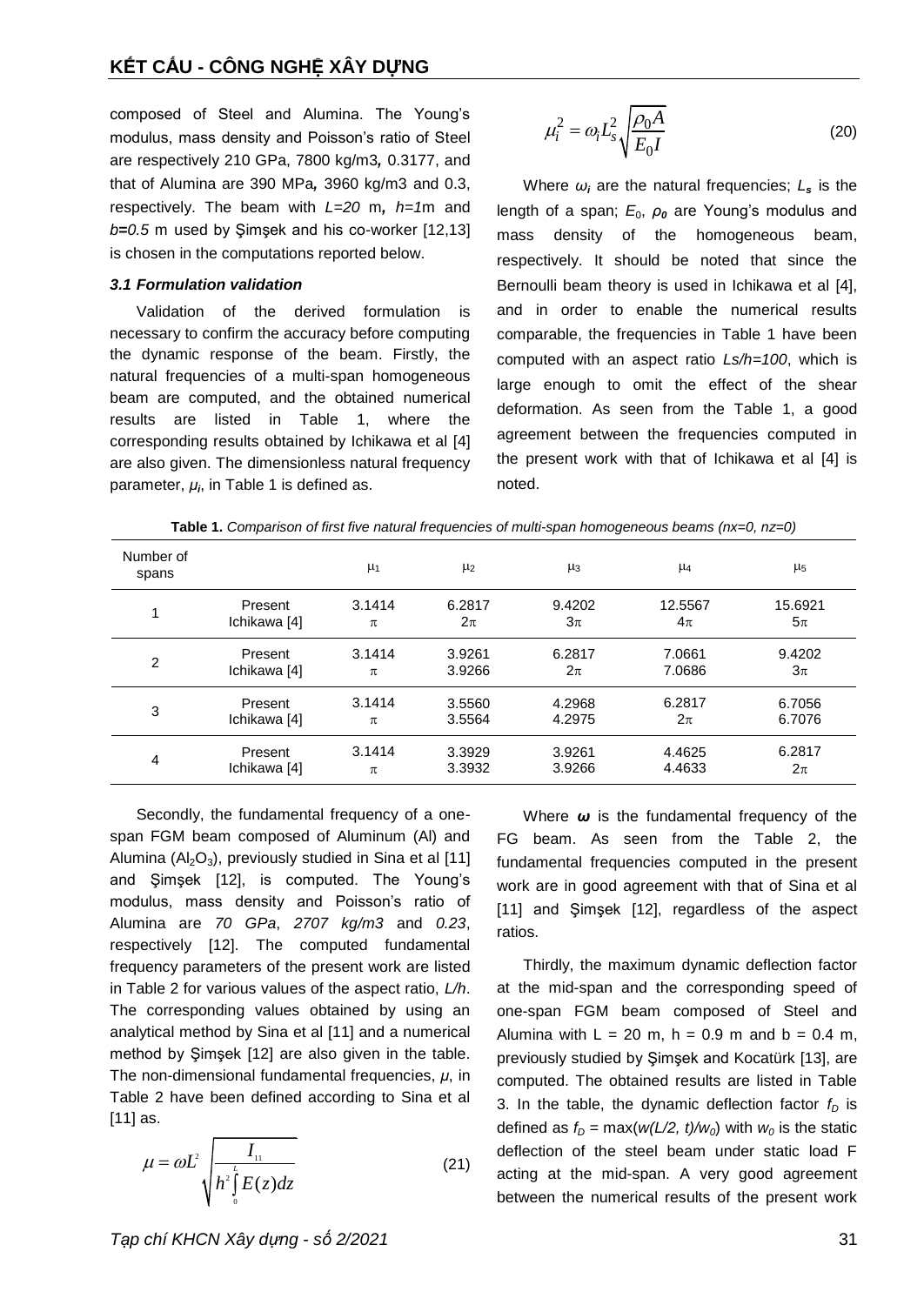with that of Şimşek and Kocatürk [13] is seen from the table.

| n   |                 | $L/h=10$ | $L/h = 30$ | $L/h = 100$ |
|-----|-----------------|----------|------------|-------------|
| 0.3 | Present         | 2.7017   | 2.7382     | 2.7425      |
| 0.3 | Sina et al [11] | 2.695    | 2.737      | 2.742       |
| 0.3 | Şimşek [12]     | 2.701    | 2.738      | 2.742       |

**Table 2.** *Comparison of non-dimensional fundamental frequency of one-span FGM beam(nx=0)*

**Table 3.** *Maximum deflection factor and corresponding speed of one-span FGM beam under a moving load (nx=0)*

| n                 | $f_{D}$ - [13] | $fD$ -Present | $v(m/s)$ -[13] | $v(m/s)$ - present |
|-------------------|----------------|---------------|----------------|--------------------|
| 0.2               | 1.0344         | 1.0377        | 222            | 222                |
| 0.5               | 1.1444         | 1.1476        | 198            | 197                |
| 1                 | 1.2503         | 1.2537        | 179            | 178                |
| $\overline{2}$    | 1.3376         | 1.3416        | 164            | 163                |
| Pure Alumina      | 0.9328         | 0.9379        | 252            | 251                |
| <b>Pure Steel</b> | 1.7324         | 1.7418        | 132            | 131                |

The numerical results listed in Tables 1-3 have been computed by using 14 elements for each span. More than 14 elements have been employed, but no improvement in the numerical results have been seen, and in this regard, 14 elements are used to discrete each span in the computations reported below.

## *3.2 Dynamic deflection*

The normalized deflection at the midpoint of the first and second spans of a four-span 2D-FGM beam are shown in Fig. 2 for various values of the index *nx, nz*, speed parameter *fv*. In the figures, *w(Ls/2, t)* denotes the dynamic deflection at the

midpoint of the *i*<sup>*th*</sup> span, and  $w_0 = FL_s^3$  $w_0 = FL_{si}^3 / 48E_mI$  is the static deflection of a simply supported beam with length of *L<sup>s</sup>* under a static load F at the midpoint. The speed parameter  $f_v$  is defined in accordance with Ichikawa et al [4],  $\,f_{\nu} = \nu L_{_S}\sqrt{\rho_m A \,/\, E_m I}\,$  , and thus for the given data of the beam and for  $f_v = 1.2$ , the equivalent speed of the moving load is 90 m/s for the beam with a span length of 20 m. As seen from the figures, the material heterogeneity which governed by the index *nx, nz* clearly affects the dynamic deflection of the beam. The maximum normalized deflection of the beam associated with a higher index *nx, nz* is higher than that of the beam with lower index *nx, nz*.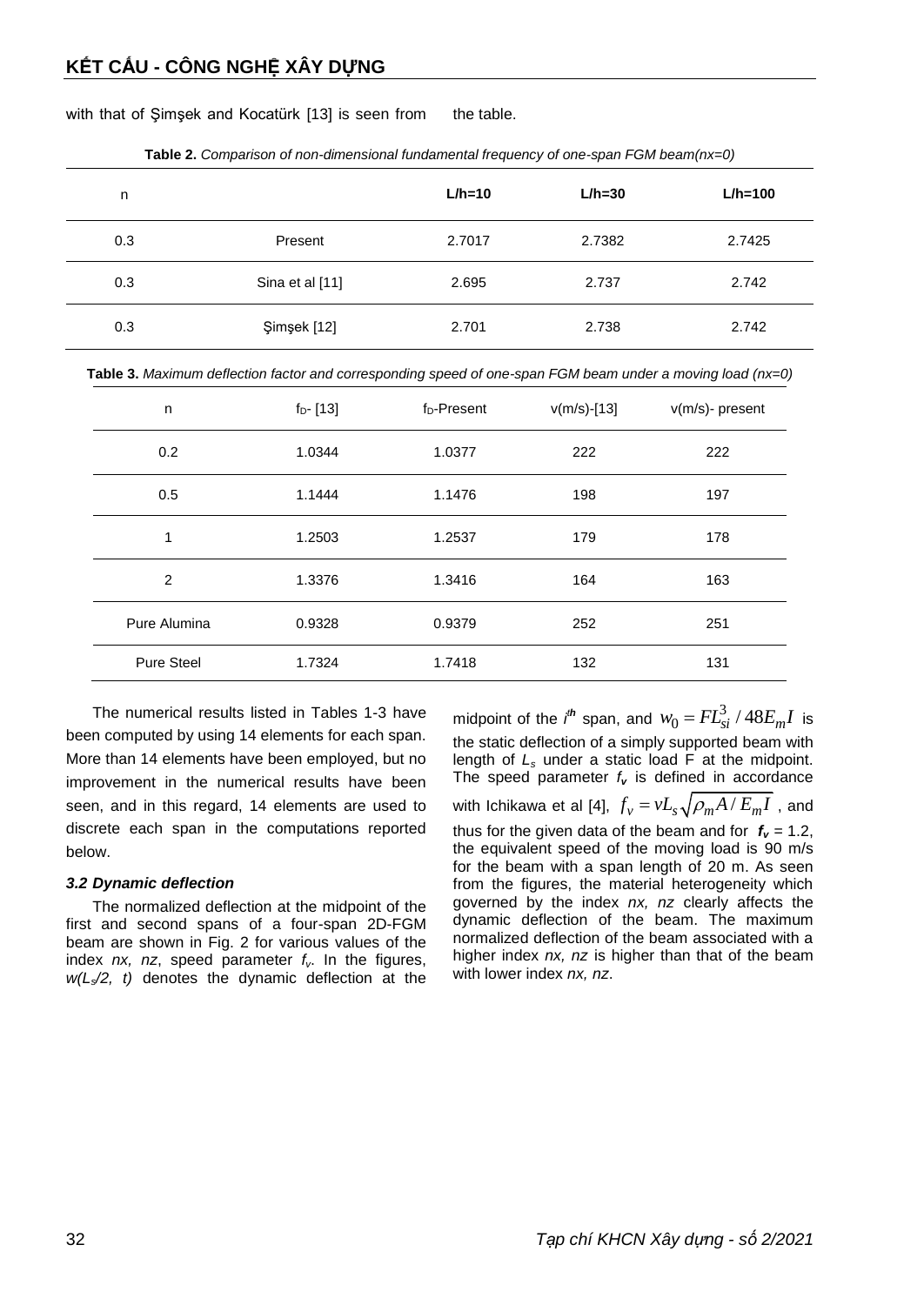



**Figure 3.** *Normalized deflection at the midpoint of the first and second spans for 2D-FG beam with different numbers of spans (nx=1, nz=1)*

The normalized dynamic deflections at the first and second spans of the 2D-FGM beam with different numbers of spans computed with various values of the speed parameters are shown in Fig. 3

for  $nx=1$ ,  $nz=1$  and  $f<sub>v</sub>=1.2$ . As seen from the figure, the maximum deflection at the midpoint of the first and the second spans of the beam slightly reduces for the beam with more spans.



**Figure 4.** *Maximum normalized deflection at the midpoint of the first span (four-span beam)*

*Tạp chí KHCN Xây dựng - số 2/2021* 33